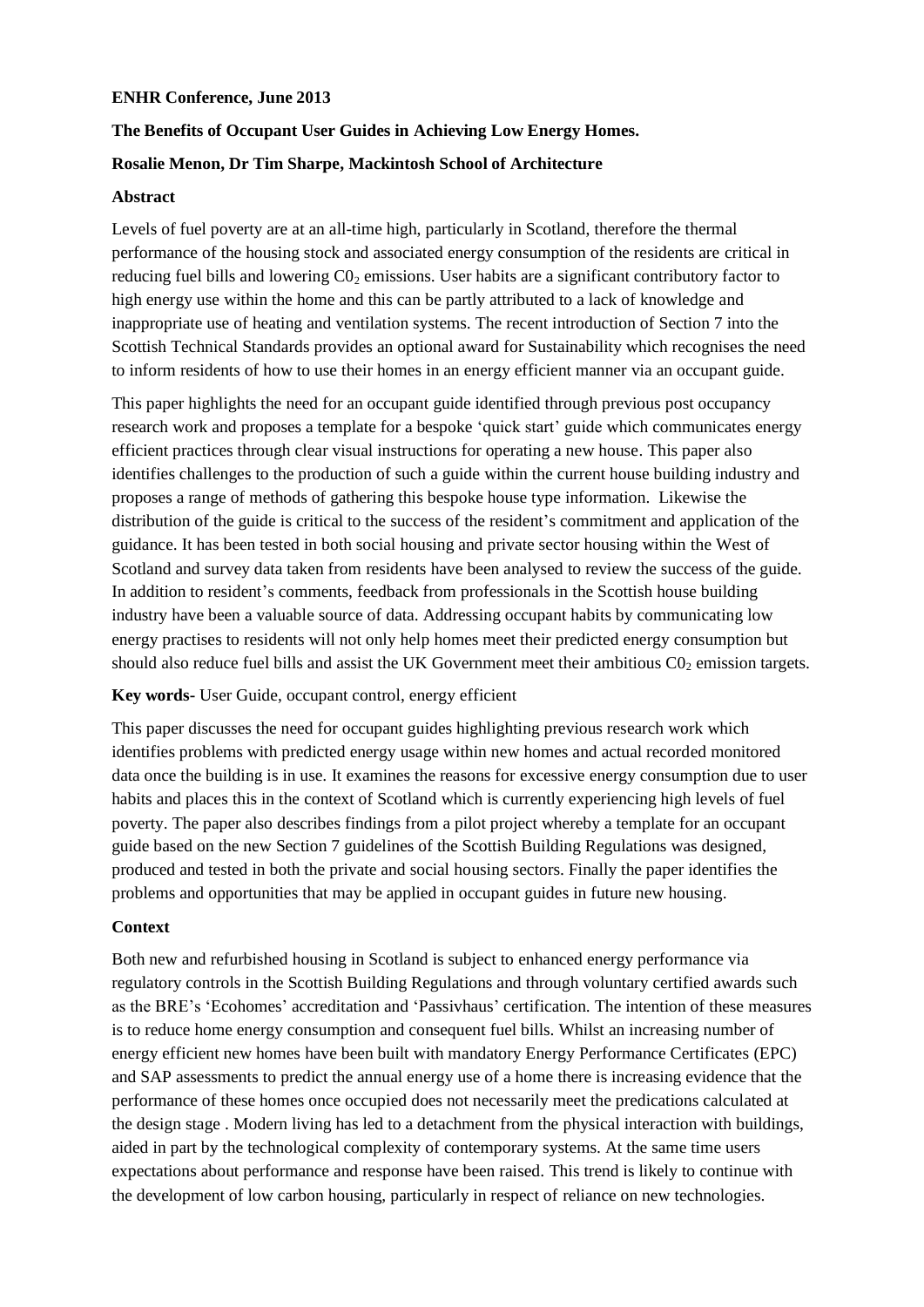Recent work in Scotland looking at the monitored performance of housing by the Mackintosh Environmental Architecture Research Unit (MEARU) has confirmed that predicted energy consumption levels in new homes are not being met, and vary significantly across similar homes. In addition to energy consumption, monitored environmental data also indicates that poor air quality is evident. These studies have identified that significant contribution to this performance gap is due to the ways in which residents are using their homes trend in both a lack of knowledge of heating and ventilation systems.

An example of a lack of knowledge of ventilation systems both in the use of mechanical systems (such as extract vents in kitchens and bathrooms) and simple methods of controlling background ventilation through trickle vents in windows to ensure good air quality was seen in a recent study in Glasgow (Menon and Porteous 2012) undertaken as part of the EPSRC funded project titled Environmental Assessment of Domestic Laundering. Both these strategies are entirely ubiquitous in housing but the study found that out of 100 residents in social housing in Glasgow, 49% respondents never used their window trickle vents and of the 51% who said they used them only 31% claimed to regularly adjust the vents. In addition, 34% did not know if the mechanical extract fans in their home were manual or automatic. A trend of opening windows to regulate temperature which in turn impacts on the heating requirements within the home was also evident from the anecdotal evidence gathered from residents during the survey process.

Given that household energy costs in the UK have risen 71% in just over 5 years, energy efficiency is a priority for both residents and housing providers. This research has been carried out predominantly in the context of the social housing sector in Scotland and these trends are particularly worrying when statistics show that fuel poverty in Scotland is at an all-time high with fuel poverty running at 32.7% while the rate in the UK as a whole is 20.1% (Department of Energy and Climate Change, 2011).

There is clearly a need to provide a better method of communicating energy efficient strategies and clearer guidance on how to use specific heating and ventilation systems to residents not only when they first move into their new home, but that it is also available for future tenants/ owners.

In May 2011 the Scottish Building Regulations changed to include Section 7 'Sustainability'. This section in the Building Regulations outlines optional standards for Gold, Silver and Bronze 'awards' for sustainability for new housing- the higher levels all include the need for straightforward user information for homes including a 'quick start' or occupant guide to the building fabric, mechanical systems, ventilation strategies and any other energy efficient features. In January 2011 MEARU were commissioned by Building Standards Directorate (BSD) to develop a template of a guide for occupants of low energy homes. This work now forms part of Section 7 (Scottish Building Standards Technical Handbook 2010,). This paper reports on the principles and intentions of this work, the process of developing a template for such an occupant guide and a subsequent project undertaken with The Home Log Book Company (HLB) that evaluated this guidance in use.

### **Methodology**

The initial project for BSD was based on the need to develop robust, effective and long term solutions to the problem of inefficient energy use in homes. The guidance needs to provide practical, effective solutions that will gain the support of the construction industry, designers and developers, owners and occupants. This will require imaginative and creative ways of approaching the problem. Contemporary experience of manuals for domestic situations suggests that information that is not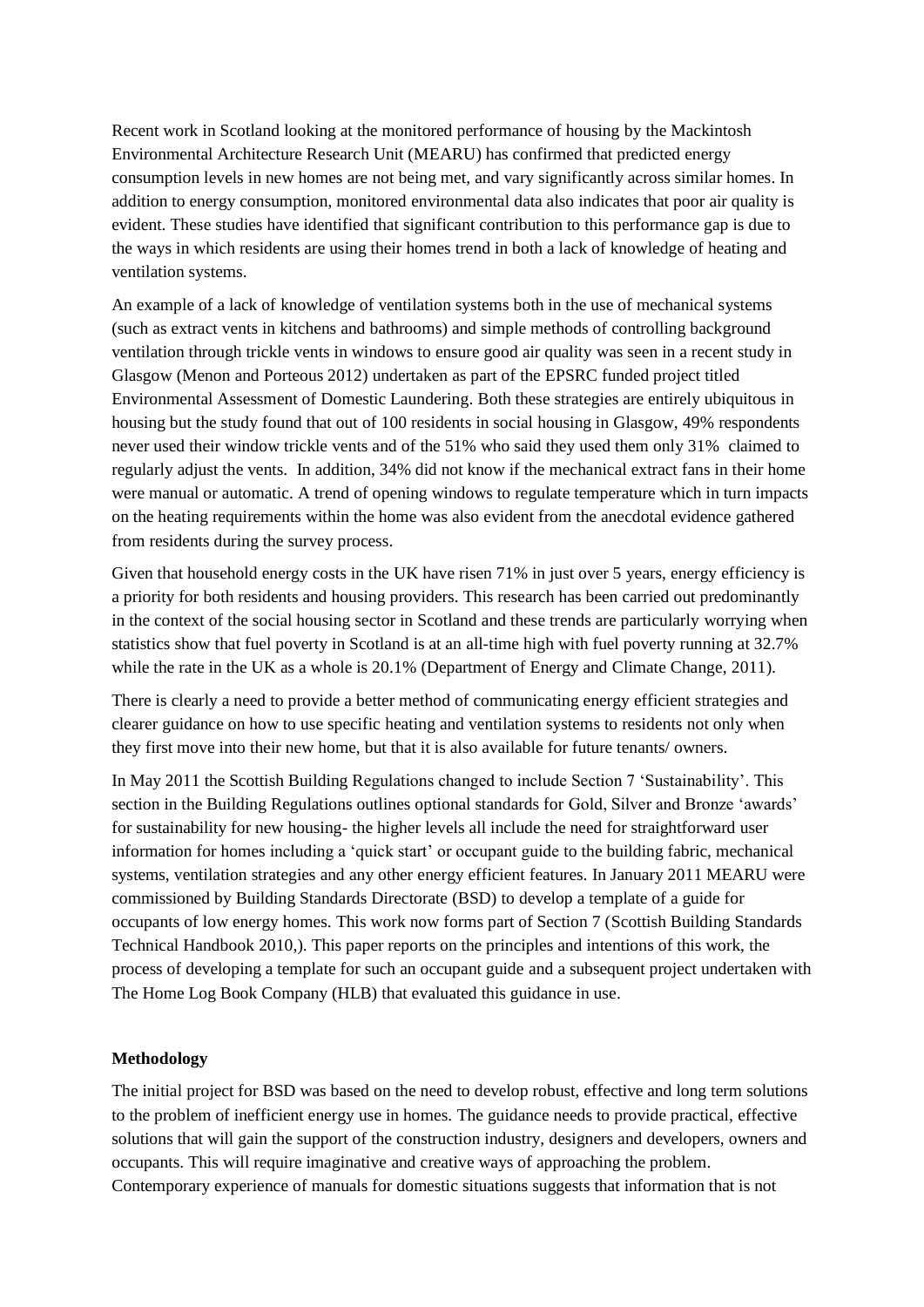absorbed in the first reading is never gained. At the same time, current educational theory suggests that memorisation of complex information is not possible, and that location and retrieval of information is a critical skill. The project considered the type of operations that need to be addressed, such as heating and ventilation, water use, maintenance and controls, with the emphasis placed on those aspects that have the most effect on energy and carbon. As well as written information, consideration was given to graphical and visual information and mechanisms to deliver this in the home, including both printed but also digital material. The project concluded with an outline set of recommendations and templates for a) content, b) visual communication and c) delivery mechanisms for simple, effective guidance for occupants that can be included in Building Standards.

The recommendations identified included the need for the guide to be specific to each individual dwelling. The purpose is not to explain details of how or why a home is designed to work environmentally, but rather what occupiers need to know to make a home work efficiently. It should describe the overall performance of the house as a system itself and the focus should be on maintaining internal comfort in an efficient manner.

MEARU advised that the guide should be as compact and graphic as possible to aid rapid comprehension, making it more likely to be kept available, used for future reference and be capable of being passed on to future owners or residents. It should include plans, locating key items of equipment and information only on the systems installed. Illustrations do not need to be to scale, but should show relationships and explain things quickly and easily. In addition the guide should provide a brief description of the basic features of the house, including insulation, building fabric, heating, ventilation, hot water use and any major equipment that make a difference to how the house operates. Finally a brief list of up to 5 essential DOs and DON'Ts for occupant interaction with each system (heating, ventilation etc) is critical to the success of the guide.

The majority of the recommendations identified in the study were then incorporated into Section 7 Sustainability of the Building Standards Technical Handbooks (Annex 7.B 'Optimising Performance' 2011).

A further study tested the use of these occupant guides in practice. The study was undertaken in conjunction with The Home Logbook Company and was funded by a CIC Start consultancy award. The aim was to test the template and the series of recommendations identified in the previous study and then to gain feedback from the residents. During the study, examples of housing currently under construction were identified in both the public and private sector in Scotland. Occupant guides were created for 6 house types within a private new build development of detached homes and apartments in Stirling by a volume house builder. Similar guides were also created for 5 house types within a new development of terraced homes and apartments in Anniesland by Glasgow Housing Association (GHA). The guides were issued to the new residents within 4 weeks of them gaining entry to the house and feedback on their effectiveness to new residents was gathered via face to face interviews and postal questionnaires.

Information including floor plan layouts and heating and ventilation systems for each house type was gathered from the house builder and architect and parameters for the occupant guide were identified. The process also involved a graphic designer which helped to clarify effective presentation methods for the technical information. As a key requirement emerging from the original study is that guidance should be specific to each house, the information regarding building fabric construction, heating systems and location of services within floor plan layouts required significant clarification from the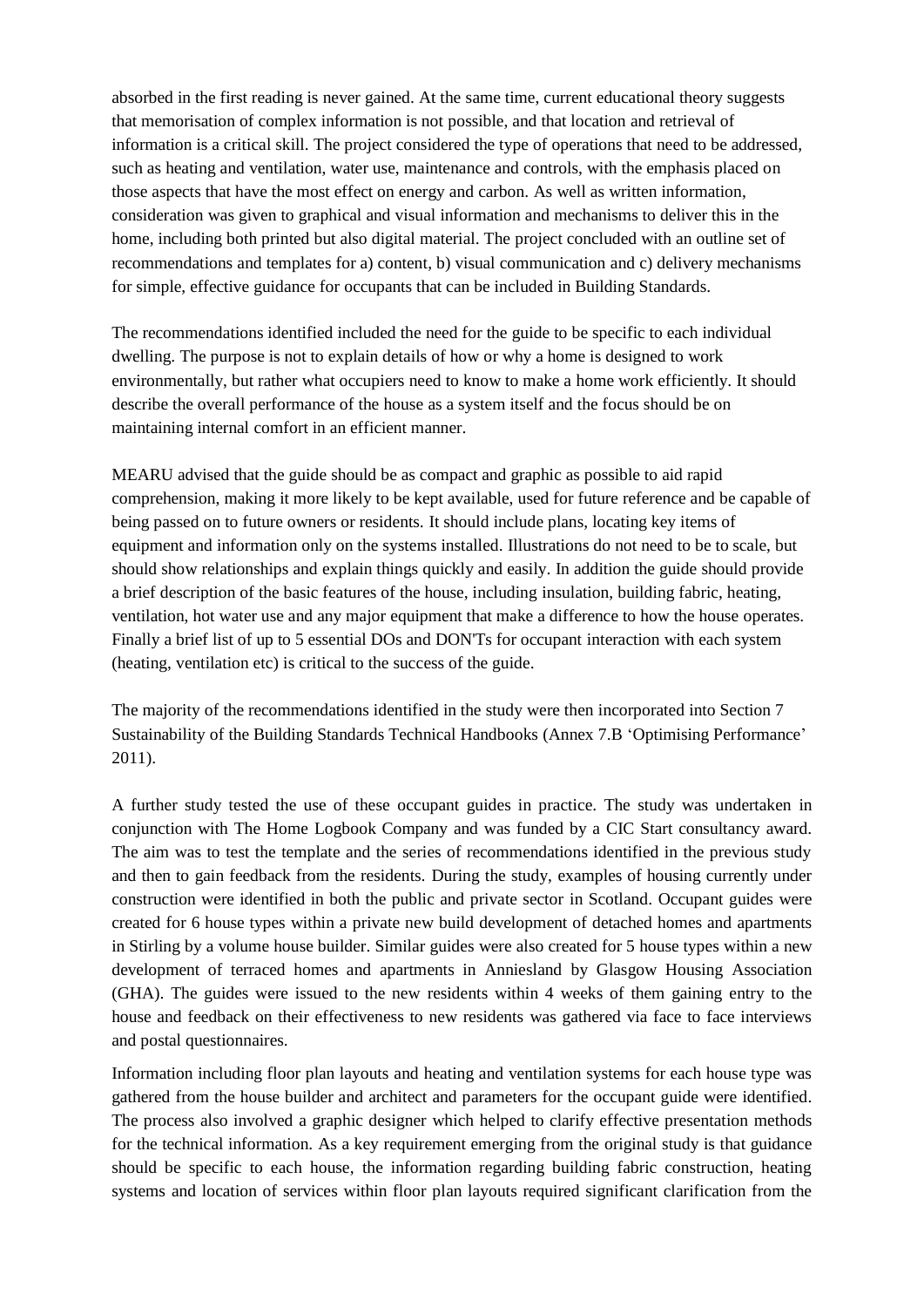housing providers, architects and contractors to ensure the correct house type layout was reflected in the guide.

The booklet is divided into colour coded key sections including Heating, Ventilation, Hot Water and Energy Saving Features. Information was presented predominantly through easy to read floor plans and diagrams reflective of each house types rather than text based information (Fig 1.).



# Figure 1- Typical pages from the occupant guide used in the pilot study

Easy to read floor plans indicating locations of key services and controls including the boiler, heating timer are highlighted in red while a series of 3D diagrams of the house type allowed an opportunity to provide exact location of items such as ventilation extracts. Simple bullets points indicating how to work the heating system in the most energy efficient manner aimed to provided the home owner with basic principles rather than overly technical material. Information was selected to ensure that it was not over complicated, but provided sufficient technical information to give the resident confidence in the basic requirements of their house. The template gave a clear breakdown of wall, floor and roof constructions. The pages to the rear of the guide presented straightforward advice regarding ongoing maintenance to the property highlighting a series of bullet points for 'every week', 'every 6 months' and 'every year'.

# **Survey feedback**

Feedback on the effectiveness of the occupant guides was then gained via a combination of postal survey questionnaires and face to face interviews with residents in their new homes shortly after they had moved in. The face to face interviews gave a more qualitative feedback and allowed an opportunity to go through the guide with the resident to point out which sections were clear and identify those which were less easy to comprehend.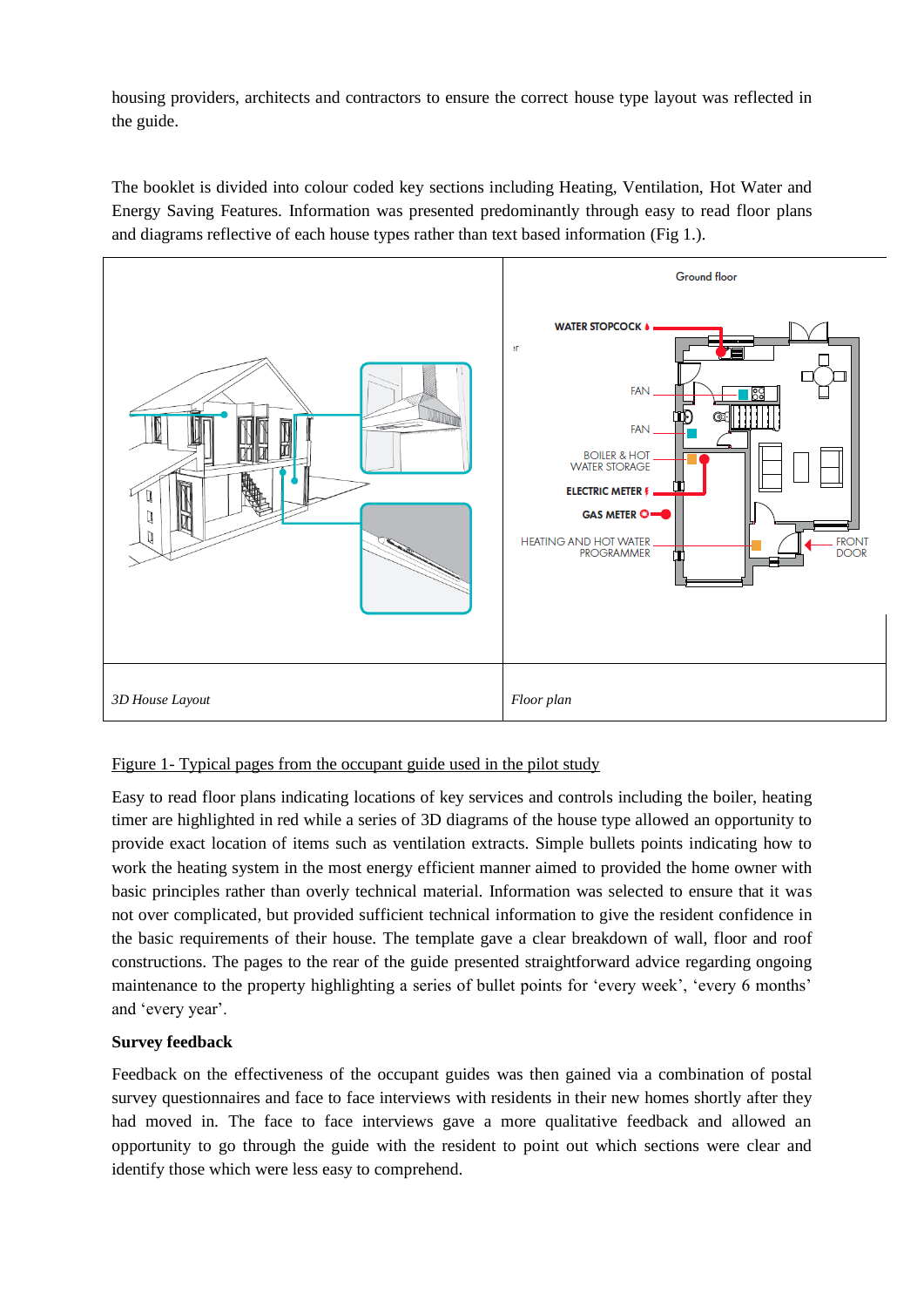The timing and distribution of the guide is critical to the success of the guide. Most respondents agreed that obtaining it along with the keys was preferable and 91% agreed that certainly within the 1<sup>st</sup> week of moving in. During this pilot study 2 residents obtained the guide several weeks after moving in and as a result omitted to read it at all. The occupant guides were distributed by hand by the site agent or housing officer, or were posted directly to the resident. As indicated in Fig 2 most respondents agreed that the best placed person to distribute would be the sales person, site manager or housing officer.



*Survey Question- Who do you think is the best placed person to issue the occupant guide?* 

### Figure 2. Method of Distribution of Home Starter Guide

100% of respondents noted that the information was 'clear and easy to read' and all also noted that the diagrams were easy to understand (Fig.3). This was particularly significant many of the residents in the social housing development did not have English as their native language. One of the major aims in the design of the guide was to ensure that it was very different from a technical manual which may require extensive reading and be technically complex. The guide aimed to direct residents to the location of controls within the home and the survey results again highlight that the guide had largely been successful in this respect. Those who answered 'no' indicated that they had already located the controls before consulting the guide. The usefulness of the guide to them was therefore limited but critically this information can be retained for the next resident which is particularly significant in properties where there is a high turn over of owners/tenants. Unfortunately 2 residents noted that the guide they were given didn't accurately reflect the floor plan of their house. In this pilot study, each house had a bespoke guide generated so it is most likely that the resident was issued with the wrong guide. This highlights the importance of distributing the guide and ensuring that the person issuing it knows clearly which house type matches with which house number.



*Survey Question- Did the floor plan layout help you to understand the location of heating and ventilation controls within your home?*

Figure 3. Location of Heating and Ventilation Controls within the Home.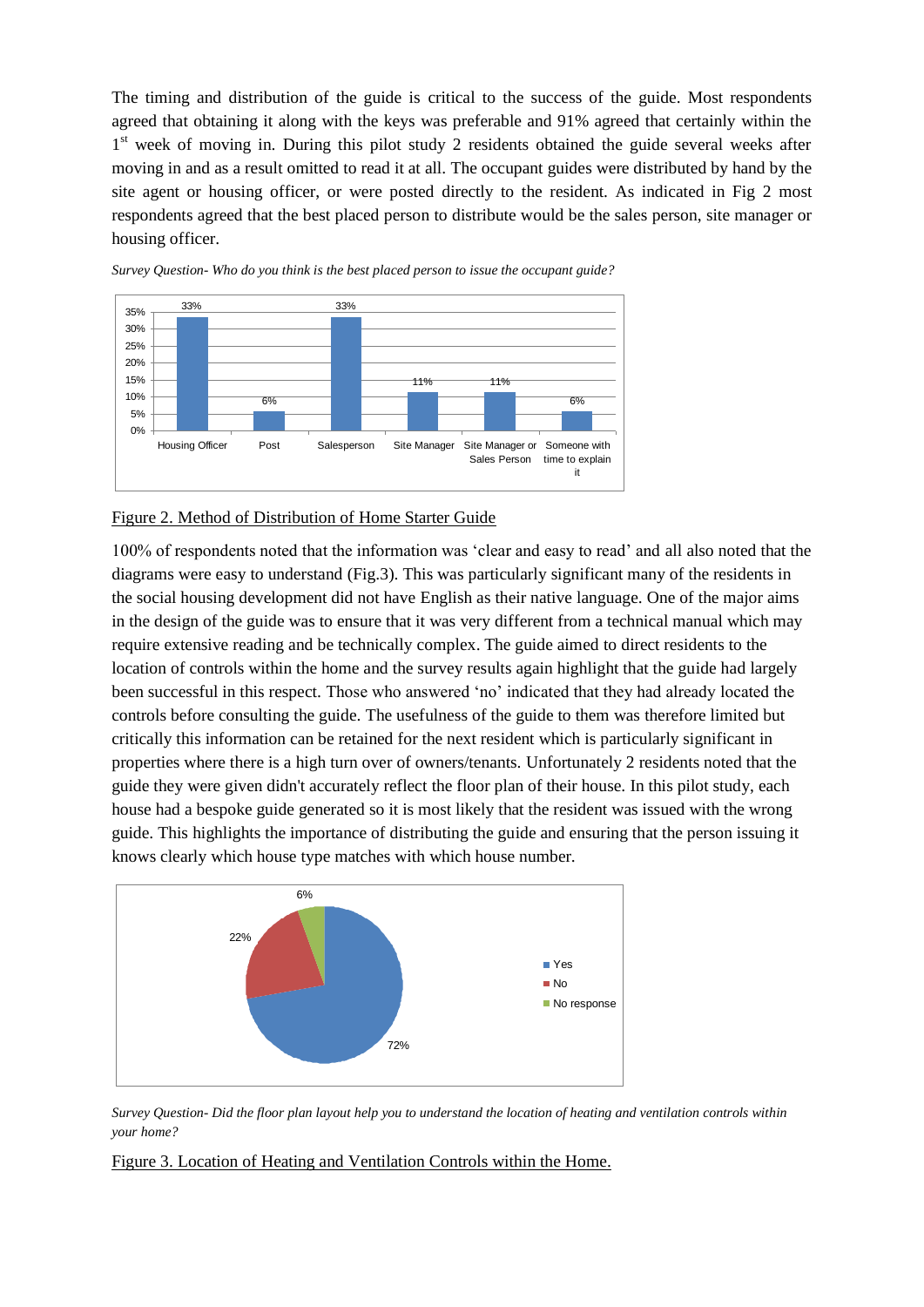

*Survey Question- Was the information about the heating system easy to understand?*

## Figure 4. Heating System Controls

67% of respondents confirmed that the information about the heating was easy to understand however, the one issue which several residents identified was a problem was setting the thermostat and the timer on the heating and hot water system. Given the variety of electronic timers on heating systems it is a highly specific item and whilst basic guidance could be given in the occupant guide, this may be an occasion when a resident has to consult the technical manual for their particular digital control unit. It should be noted that the quick-start guide does not provided detailed information about how to set the programmer for example, and in some situations system complexity would remain a problem. A note to this effect and clear guidance as to the correct section of the manual to refer to would require being included in the occupant guide.

94% of respondents indicated that they feel more informed about energy efficiency in their home after having read the occupant guide. 5 residents commented on the use of the thermostatic radiator valves and their previous lack of knowledge whilst feedback comments also noted that the function of trickle vents had been unknown to 15% residents prior to reading the user guide. Significantly 89% confirmed that they were confident in knowing how their house was designed to be ventilated and given that using appropriate methods of ventilation has an impact on energy efficiency this is a noteworthy result.



*Survey Question-How helpful was the Home Starter Guide overall?*

Figure 5. Effectiveness of Home Starter Guide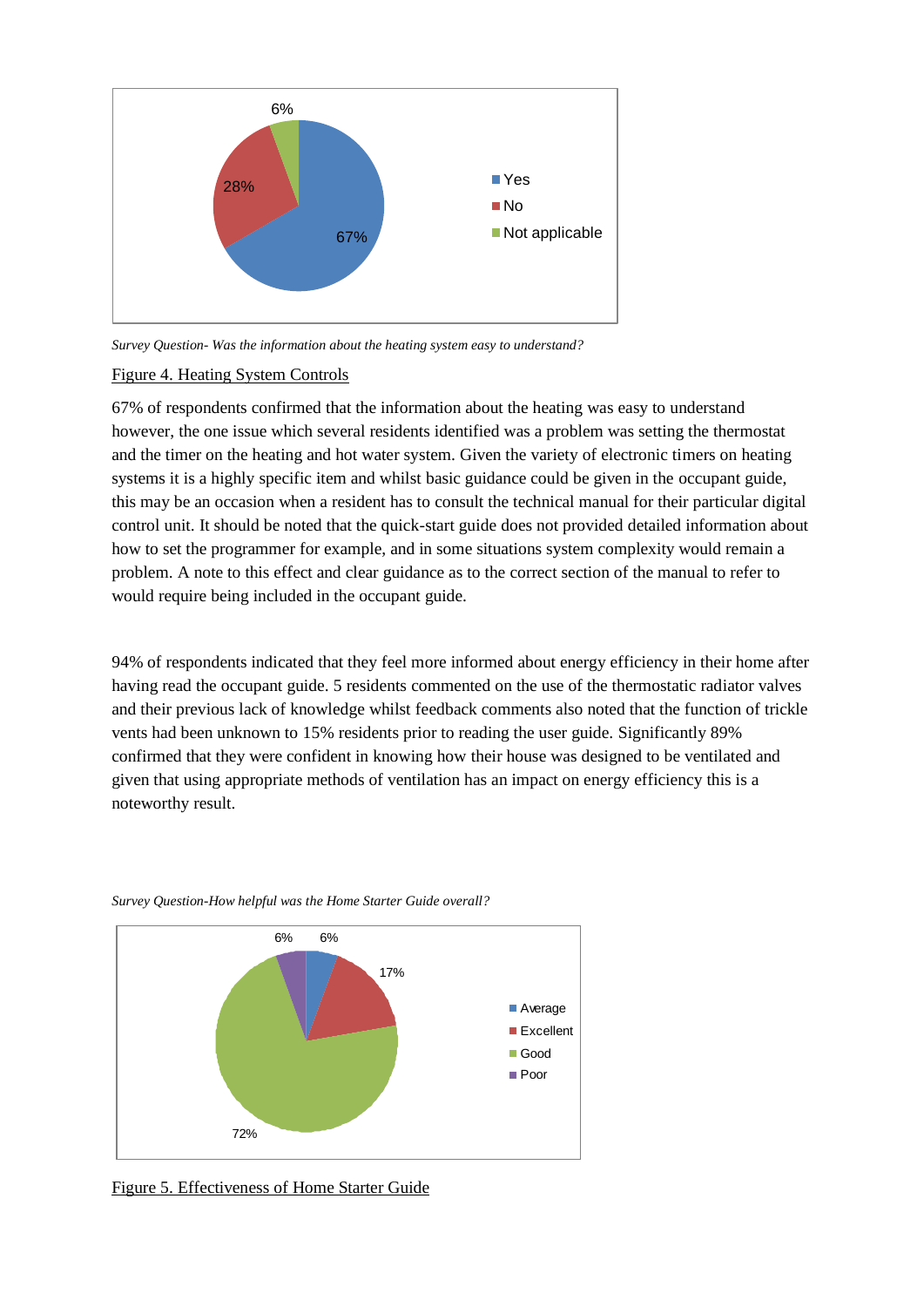Overall the feedback on the guides has been very positive with 100% of respondents saying the guide is easy to read and the diagrams were clear and understandable. 72% rated the guide as 'Good' and 17% 'Excellent'. The aim of the occupant guide was to help owners and tenants improve their understanding of how their home was designed to operate and how to maintain it- the feedback from residents in this pilot study certainly indicates that it has accomplished this.

## **Project conclusions**

This project successfully designed and delivered a template for an occupant guide meeting the requirements and standards set by Section 7- Sustainability which has been tested on both the private house developer and social housing sectors.

Overall the results of this research reinforce previous studies which indicate that residents need information about how their home was designed and constructed in order to be able to operate the house in the most energy efficient manner. Using this highly graphic format allows residents a greater understanding of the guide however this requires time and resource to collate but overall it offers the greatest potential to reduce the running costs of the house. Whilst the process of collating the information needed time and commitment from the housing provider to prepare the necessary layouts and diagrams, the feedback indicated that the presentation of clear information in simple diagrams was most effective. This research confirms that guides are most useful within the 1st week of moving into a property therefore it is suggested that handover procedures for housing associations and developers should be adjusted to reflect this to maximise the impact of these guides.

The occupant guide successfully provides direction enabling occupants to understand and operate their home efficiently and it certainly helps ensure that home owners and tenants can better run and manage their home leading to improved energy efficiency and environmental performance. However, further to this research there is a clear opportunity for future research to assess the resultant energy impact in homes 'with' and 'without' an occupant guide to assess the extent to which residents habits do indeed change as a result of being more informed about the energy systems within their home.

## **References**

Abrahamse W, Steg L, Vlek C and Rothengatter T (2005). A review of intervention studies aimed at household energy conservation. Journal of Environmental Psychology, 25, 273–291.

Bordass B, Leaman A and Bunn R (2007). Controls for end users: A guide for good design and implementation. BCIA 1/2007. Bracknell, BSRIA.

Cutland Consulting : Low and Zero Carbon Homes: Understanding the Performance Challenge, NHBC Foundation NF41, available: [http://www.nhbcfoundation.org](http://www.nhbcfoundation.org/) /Researchpublications/tabid/339/Default.aspx [accessed 26 Mar 2013], 2012

Department of Energy and Climate Change (2011), Annual Report on Fuel Poverty Statistics, July 2011, UK Government.

Bridgestock M, Menon R, Gilbert J, (2010) A Template for Post Occupancy Evaluation, CIC Start Online publication.